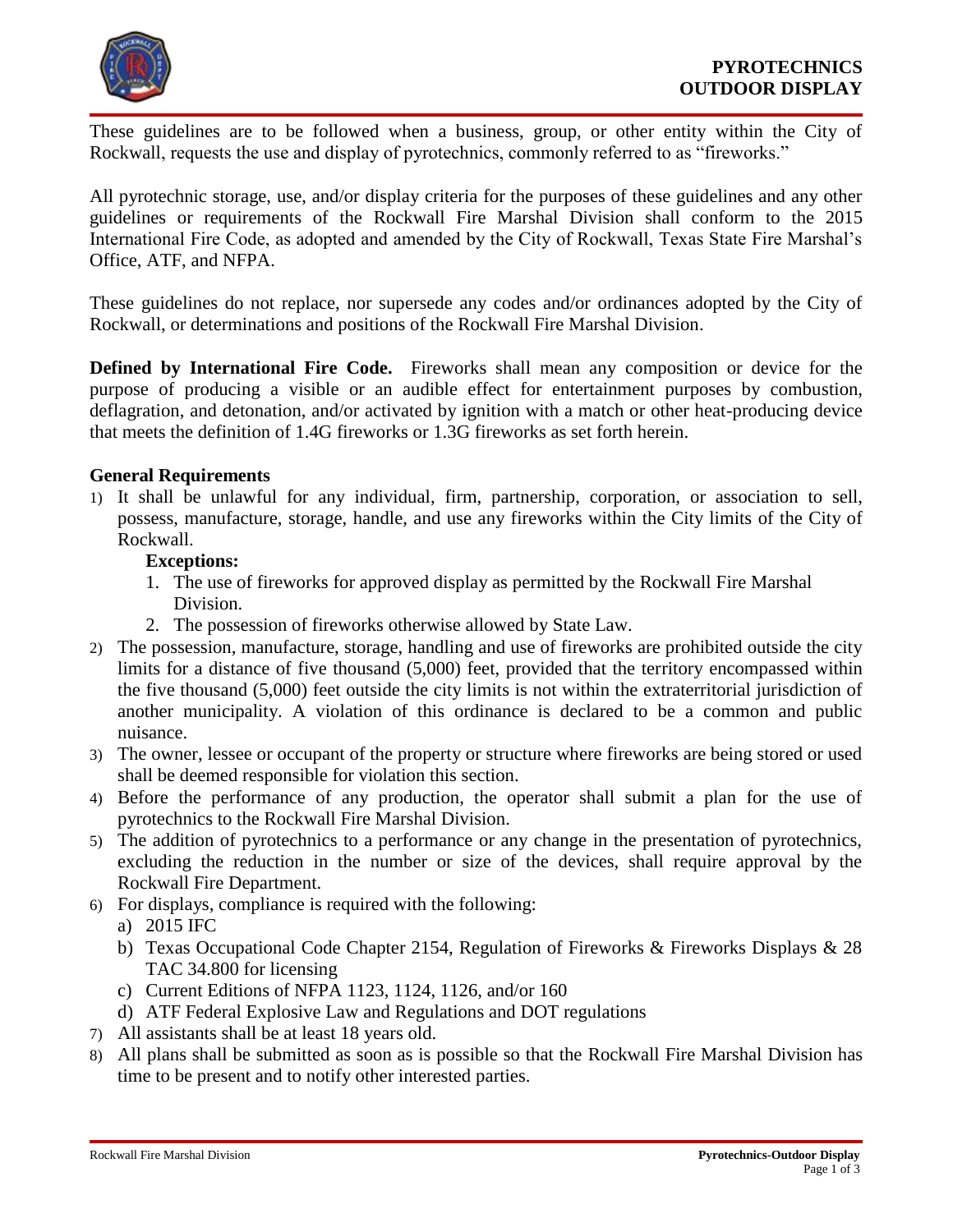

9) Based upon the location and size of the pyrotechnic display, a Fire Watch may be required throughout the duration of the display. This shall be determined at the sole discretion of the Rockwall Fire Marshal Division.

## **Submittal Requirements**

- 10) Each submittal shall have a
	- a) Proof of Insurance including general liability, auto liability, worker's comp, and additional insured listed as the City of Rockwall, and all limits indicated.
	- b) A copy of your Texas State Fire Marshal's Office Pyrotechnics license.
	- c) A copy of your ATF fireworks license.
	- d) A copy of Texas State Driver's License with H/X Endorsement of individual who will be transporting Aerial Fireworks.
- 11) Provide a show detail list indicating the following:
	- a) Quantity of each type of pyrotechnics device (i.e. mortar, flash-bank, aerial, etc.)
	- b) Total amount of 1.4G and/or 1.3G fireworks
	- c) The name, address, email address, and phone number of the individual, group, or organization sponsoring the outdoor fireworks display
	- d) The name, address, email address, and phone number of the supplier of the fireworks, if different from that of the operator
	- e) The date and time of day at which the outdoor fireworks display is to be held, with a proposed rain/wind date and time in the event the display is postponed
	- f) The exact location planned for the outdoor fireworks display
	- g) Location and type of storage magazine and location and type of fireworks kept on site.
	- h) Number of assistants who are to be present
	- i) Means of site security
	- j) The manner and place of storage of such fireworks prior to delivery to the outdoor fireworks display site.
- 12) Provide a site diagram of the grounds on which the outdoor fireworks display is to be held showing the following:
	- a) Point at which the fireworks are to be discharged
	- b) Location of all buildings, highways, and other public rights of ways
	- c) Location of other possible overhead obstructions
	- d) Identify significant ground features
	- e) Parking areas
	- f) Spectator viewing areas
	- g) Location of fireworks storage areas
	- h) Fallout area, including dimensions
	- i) North arrow
	- j) Likely wind direction
	- k) Location of significant roadways, including access and control points
	- l) Traffic plans indicating the flow of vehicles into and out of the site before and after the display
	- m) Location of emergency vehicle staging area and access routes
- 13) Please upload the following documents when submitting your permit online:
	- 1. Site diagram
	- 2. Show detail list
	- 3. Proof of Insurance
	- 4. Texas State Fire Marshal License(s)